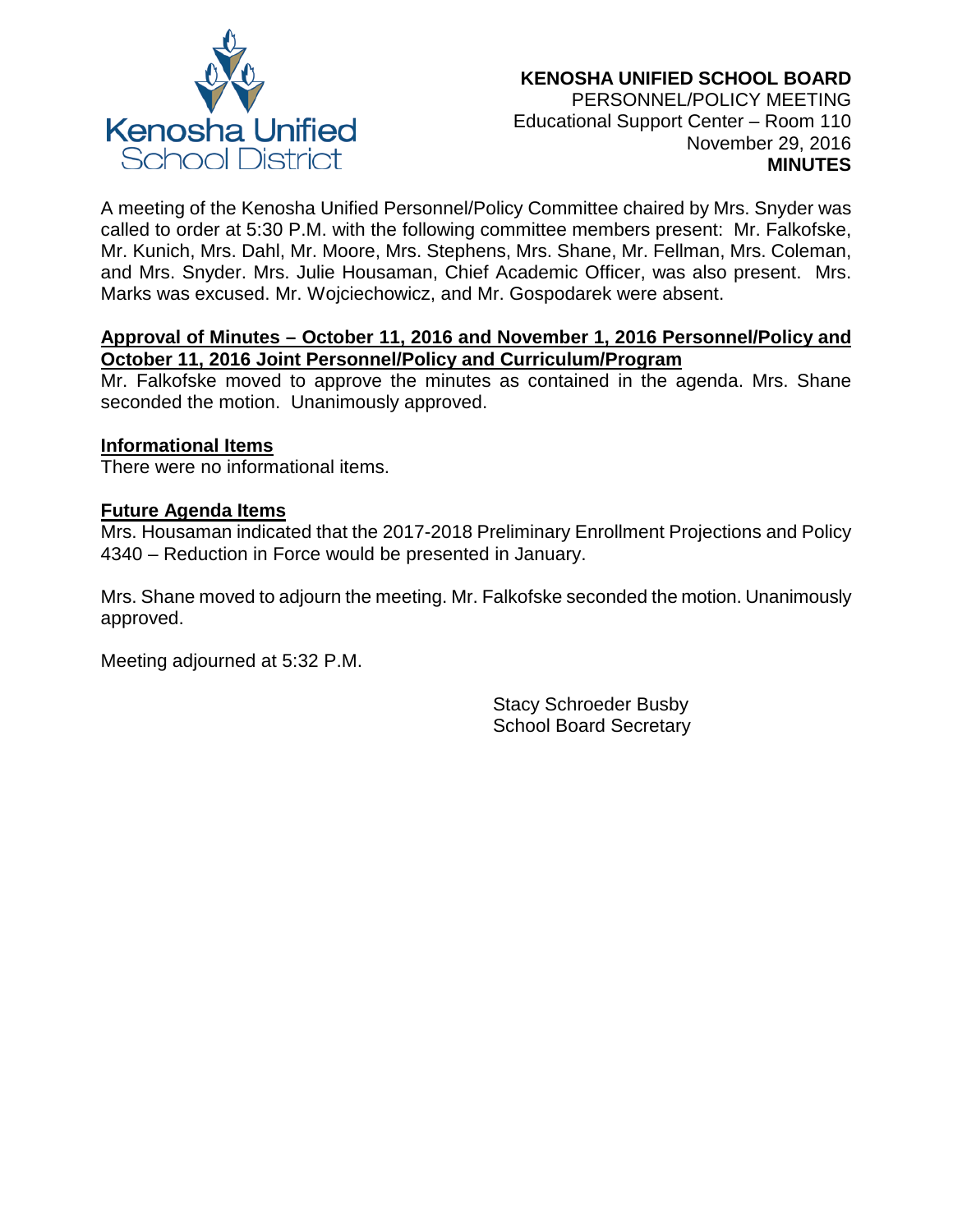

A joint meeting of the Kenosha Unified Audit/Budget/Finance and Personnel/Policy Committees chaired by Mr. Kunich was called to order at 5:35 P.M. with the following committee members present: Mrs. Snyder, Mr. Falkofske, Mrs. Dahl, Mr. Moore, Mrs. Stephens, Mrs. Shane, Mr. Fellman, Mr. Wade, Mr. Aceto, Mrs. Dawson, Mr. Holdorf, Mr. Kent, Mr. Balk, Mr. Potineni, Mrs. Coleman, and Mr. Kunich. Mrs. Julie Housaman, Chief Academic Officer, was also present. Mrs. Marks, Ms. Stevens, and Mr. Battle were excused. Mr. Wojciechowicz, Mr. Gospodarek, and Mr. Leipski were absent.

# **Approval of Minutes – October 11, 2016 and November 1, 2016 Joint Audit/Budget/Finance and Personnel/Policy**

Mr. Wade moved to approve the minutes as contained in the agenda. Mr. Falkofske seconded the motion. Unanimously approved.

# **Information Items**

Mrs. Housman introduced the Strategic Direction Planning Overview–Teams 3 & 5. She explained that similar to last month's meeting, information prepared by the design teams for Strategic Directions 3 and 5 would be presented at this meeting with remaining Strategic Direction 4 being presented at the January meeting.

Mrs. Annie Petering, Chief Human Resource Officer; Mr. Martin Pitts, Regional Coordinator of Elementary Leadership; Mr. William Haithcock, Principal at Harborside Academy; and Mr. Kurt Sinclair, Principal at Bradford High School; presented Strategic Direction 3 and the correlating objectives and initiatives and then asked Committee members to note their selfreflection thoughts, pair up with another Committee member and share input and/or feedback, and report out comments to the entire Committee.

Mr. Kent, Mrs. Dahl, and Mr. Balk departed the meeting at 7:07 P.M.

Mrs. Tanya Ruder, Chief Communications Officer, presented Strategic Direction 5 and the correlating objectives and initiatives and then asked Committee members to note their selfreflection thoughts, pair up with another Committee member and share input and/or feedback, and report out comments to the entire Committee.

Mrs. Shane left the meeting at 7:23 P.M.

# **Future Agenda Items**

Mr. Kunich indicated that Strategic Directions Planning Overview - Team 4 would be presented in January.

Mr. Wade moved to adjourn the meeting. Mrs. Snyder seconded the motion. Unanimously approved.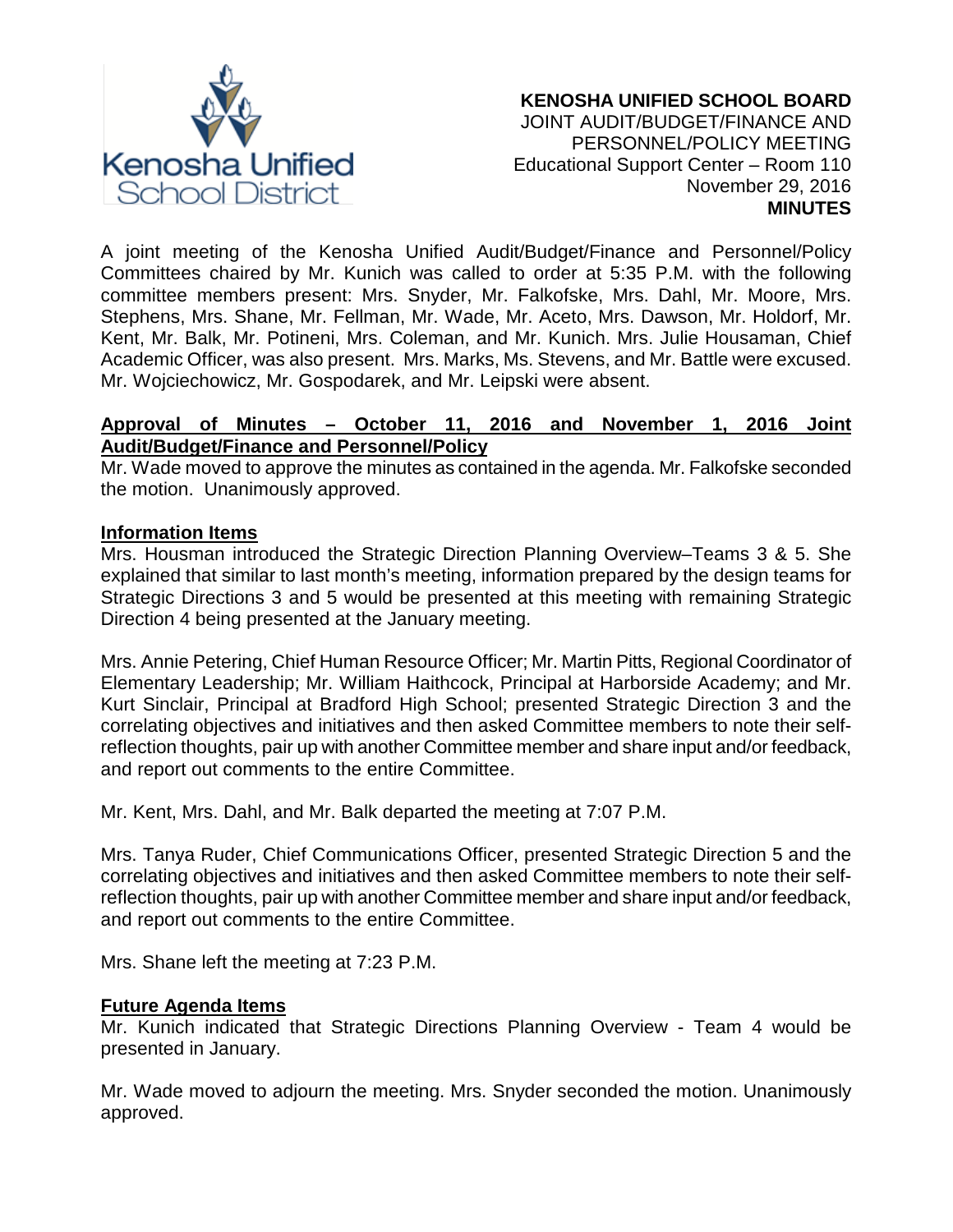Meeting adjourned at 7:4 5 P.M.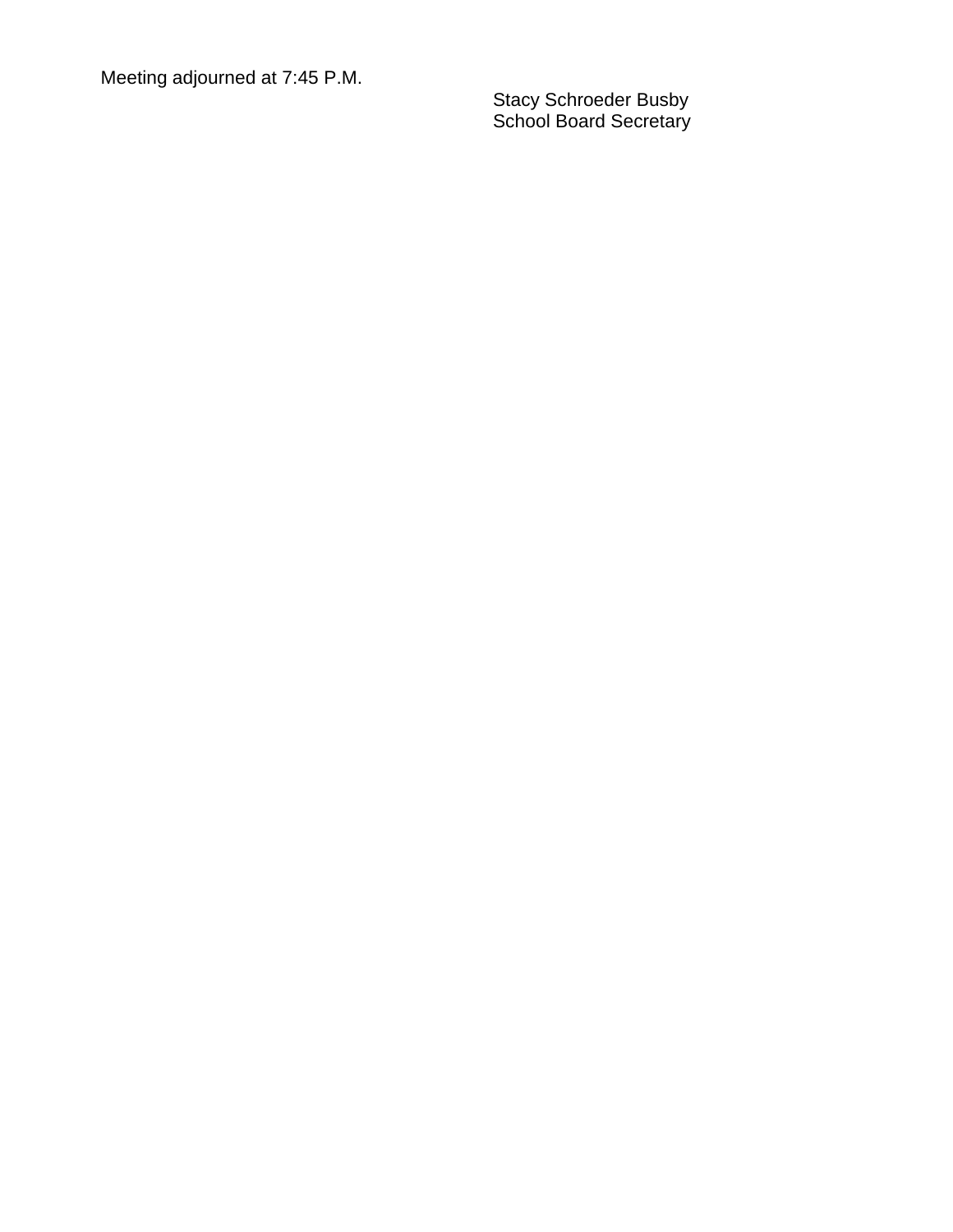

A meeting of the Kenosha Unified Audit/Budget/Finance Committee chaired by Mr. Kunich was called to order at 7:46 P.M. and Mr. Kunich noted, due to time constraints, that agenda items would be addressed at next month's meeting.

### **Approval of Minutes – October 11, 2016 and November 1, 2016 Audit/Budget/Finance**

Due to time constraints, the minutes will be addressed at next month's meeting.

#### **Information Items**

Due to time constraints, the 2016-2017 Adopted Budget Book and Monthly Financial Statements will be addressed at next month's meeting.

### **Future Agenda Items**

The Monthly Financial Statements and 2015-2016 Financial Audit Report will be presented in January.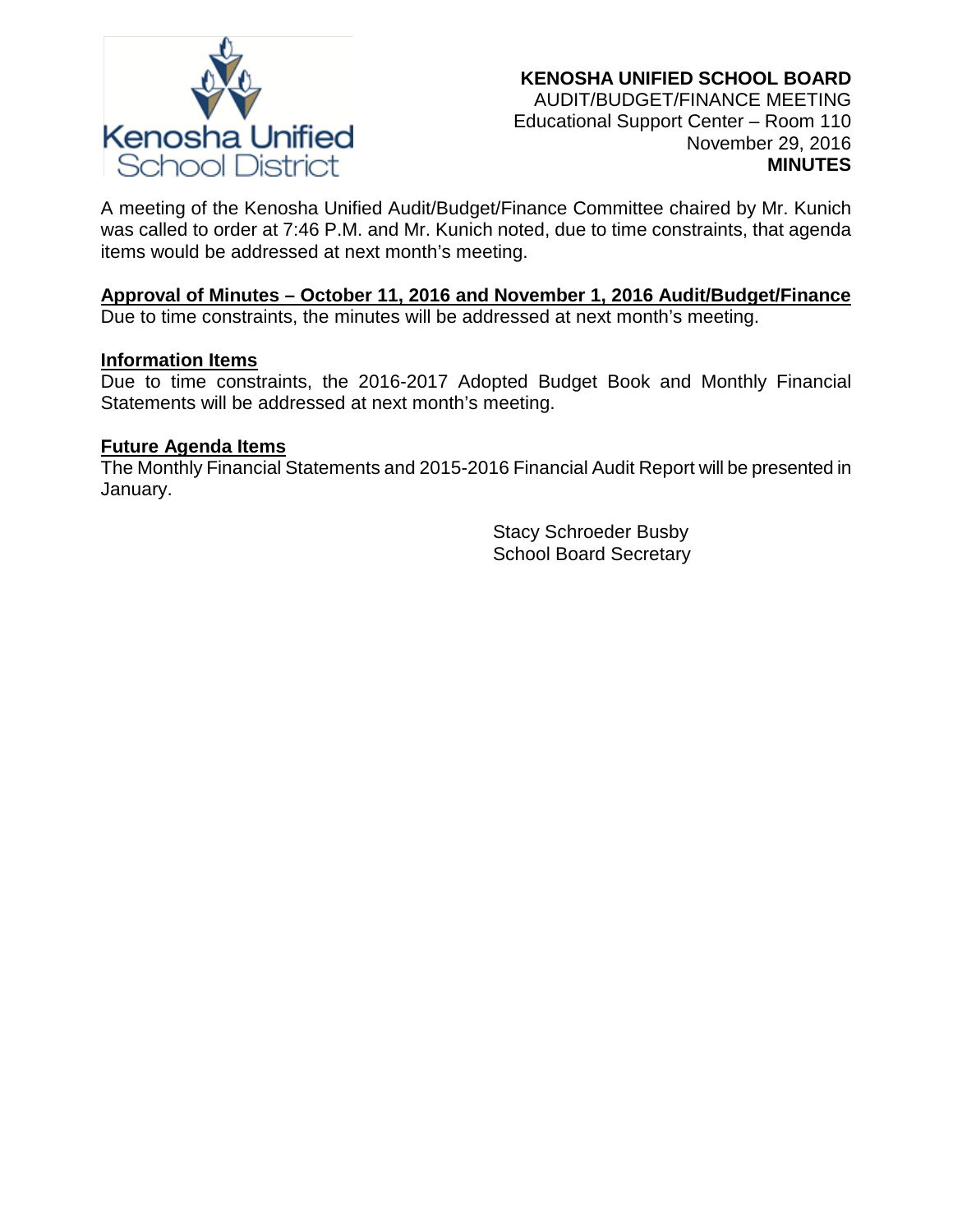

A meeting of the Kenosha Unified Curriculum/Program Committee chaired by Mr. Wade was called to order at 7:48 P.M. with the following committee members present: Mr. Garcia, Mrs. Snyder, Mrs. Hamilton, Mrs. Karabetsos, Dr. Werwie, and Mr. Wade. Mrs. Julie Housaman, Chief Academic Officer, was also present. Dr. Evans, Ms. Riese, and Mr. Ghouse were absent.

**Approval of Minutes – October 11, 2016 Joint Personnel/Policy and Curriculum/Program and October 11, 2016 and November 1, 2016 Curriculum/Program** Mrs. Snyder moved to approve the minutes a contained in the agenda. Mr. Garcia seconded the motion. Unanimously approved.

# **ALiCE Lesson Plans**

Dr. Bethany Ormseth, Chief of School Leadership, introduced the ALiCE Lesson Plans and indicated that the actual lesson plans were distributed and presented at last month's meeting; however, the item was brought back this month to ensure committee members had enough time to process the lesson plan content. Dr. Ormseth acknowledged receipt of feedback from Dr. Werwie via email prior to the meeting and then asked for any additional feedback from committee members. Dr. Ormseth noted feedback and answered questions from committee members.

# **Summer School 2016 Update and Summer School 2017 Program Recommendations**

Mrs. Patricia Clements, Coordinator of Talent Development, presented the Summer School 2016 Update and Summer School 2017 Program Recommendations which included information on summer school objectives and course offerings at the elementary, middle and high school levels. Mrs. Housman presented the Summer School 2016 Program Recommendation which included both Grant and Jefferson Elementary Schools providing a summer program for 2017, rather than through the Regional Site Partner School Plan where they alternate the program at their schools. Mrs. Clements and Mrs. Housaman answered questions from committee members.

Mrs. Karabetsos asked for information on the number of students on the waiting list for summer physical education. Mrs. Clements indicated that she would provide that information.

Mr. Garcia moved to forward the Summer School 2016 Update and Summer School 2017 Program Recommendations to the Board for approval. Dr. Werwie seconded the motion. Unanimously approved.

# **Information Item**

There were no informational items.

# **Future Agenda Items**

Mr. Wade indicated that the Building Lifelong Trust, the Gifted and Talented Report, the graduation Committee Recommendations and the 2015-2016 Four-Year Graduation Rate-Cohort Analysis would be presented in January.